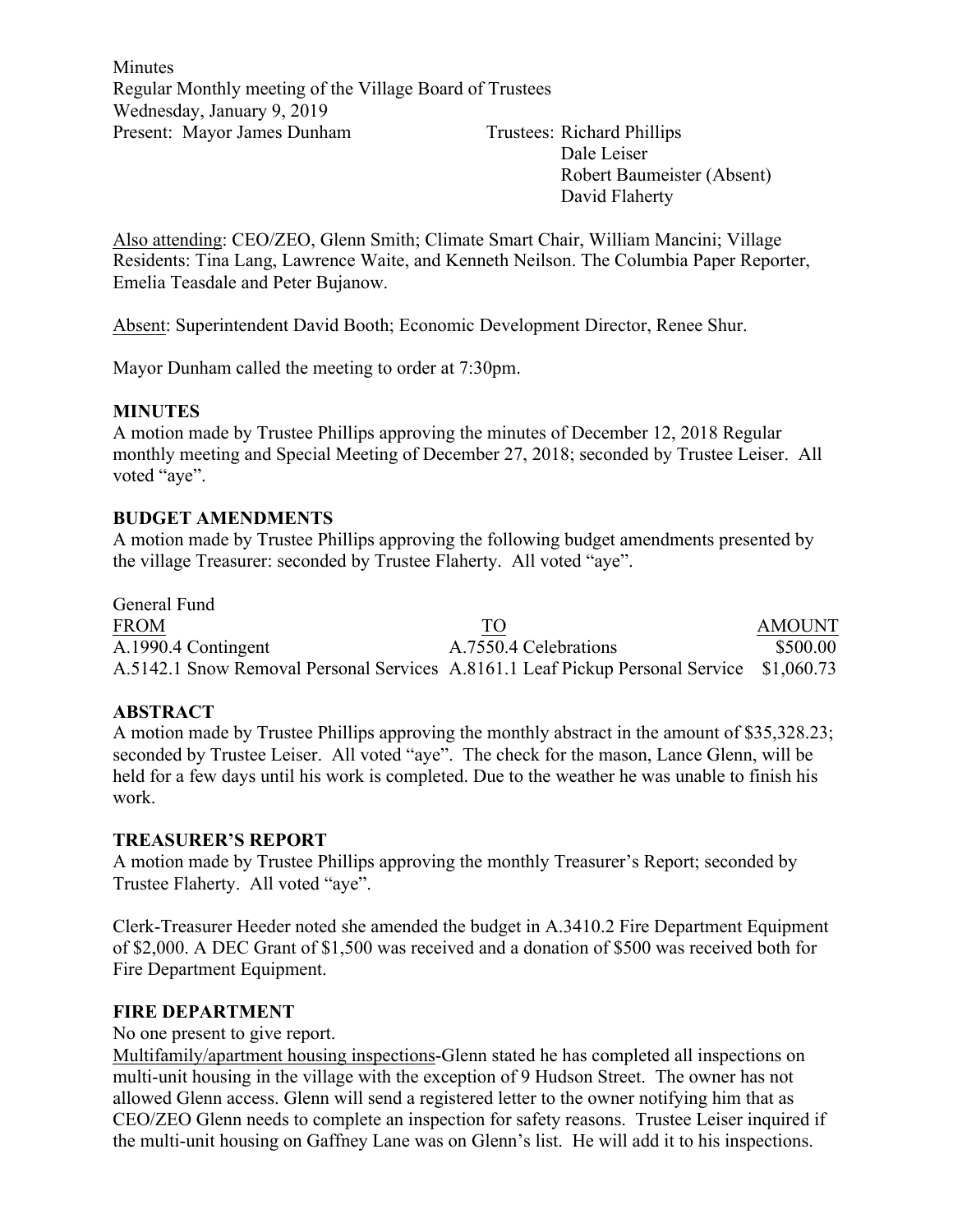NYS Cancer Benefit Program- Trustee Phillips spoke with insurance agent Peter Harvey. To be eligible for the program the firemen have to have five years of fit tests. Our firemen only have three years. When they have five years of fit test completed they may become eligible for the program.

# **DPW**

Water Department-A water leak was found and fixed at Mills Park. The DPW removed a 1966 Fire Hydrant as there are three other fire hydrants in close proximity that can be used. A water fountain will be installed when the AHET Trail is constructed. Discussion on a possible slope failure was discussed. The engineer for the AHET Trail offered to inspect; Mayor Dunham will speak with him.

## **CODE ENFORCEMENT OFFICER**

The CEO/ZEO's monthly report was received with 8 permits issued and \$410.00 of fees collected.

Violations-19 Rothermel-Glenn submitted a copy of the updated violations to the Village Board that were sent to the property owner in December and are to be completed by the end of January. If, the violations are not addressed the village can take them take them to court.

Zombie Property Regulations- Glenn noted he agreed with the village Attorney's comments and would like the Village Board to move forward adopting the NYS Zombie Property Maintenance Regulations.

Short Term Rentals-Glenn is requesting the village board to amend the code to include Airbnb's as a Special Use Permit. He would like to keep the verbiage of the village code but would like to add AKA "Short Term Rentals – Airbnb". Glenn does not want to eliminate them he just wants resident who have an Airbnb to adhere to the code. He is worried about the amount of people in a home and the taxing of the septic system including fire code safety. Mayor Dunham will discuss with the village attorney before acting on any changes.

## **TREES**

12 Broad Street-Mayor Dunham will be meeting with NYSDOT tomorrow to discuss the removal of the two trees in the area of 12 Broad Street.

## **TRAFFIC CALMING STUDY**

Several tickets were issued by the State Police and the Sheriff's office during Safety week. The Board was hopeful with the added patrol we would see a reduction of speed throughout the village especial on the side streets like Albany, Eichybush and Gaffney.

## **ALBANY HUDSON ELECTRIC TRAIL**

The project was advertised on December 18, 2018 as two separate contracts one in Columbia County and one in Rensselaer County. Bids are to be opened on January 30<sup>th</sup>.

Kinderhook-Lindenwald-Stuyvesant Falls Loop- The loop will be signed as a bike Route along 9 and 9H. A bike repair station was installed at Lindernwald as the bike Route will join the AHET. Speed Study- Due to the added pedestrian and bike traffic on Sunset for the AHET a reduction of speed is being considered. A speed study is required to reduce the speed. Mayor Dunham will request a speed study to be completed. The study and will be reimbursed by the Greenway. Acquisition of parcel from Samascott's**-**A date has not been scheduled.

Permanent Easement from Stewarts**-**A motion made by Mayor to obtain from Stewarts Ice Cream Co. Inc. at no cost, a permanent easement of 0.035 acres as shown on the "AHET Permanent Easement Acquisition Map," by Timothy Odell, Land Surveyor, dated November 7, 2018. SEQR requirements have been met by the HRVG's FEIS, dated July 16, 2018 and the Findings Statement, dated October 11, 2018 and further authorizing the Mayor of the Village to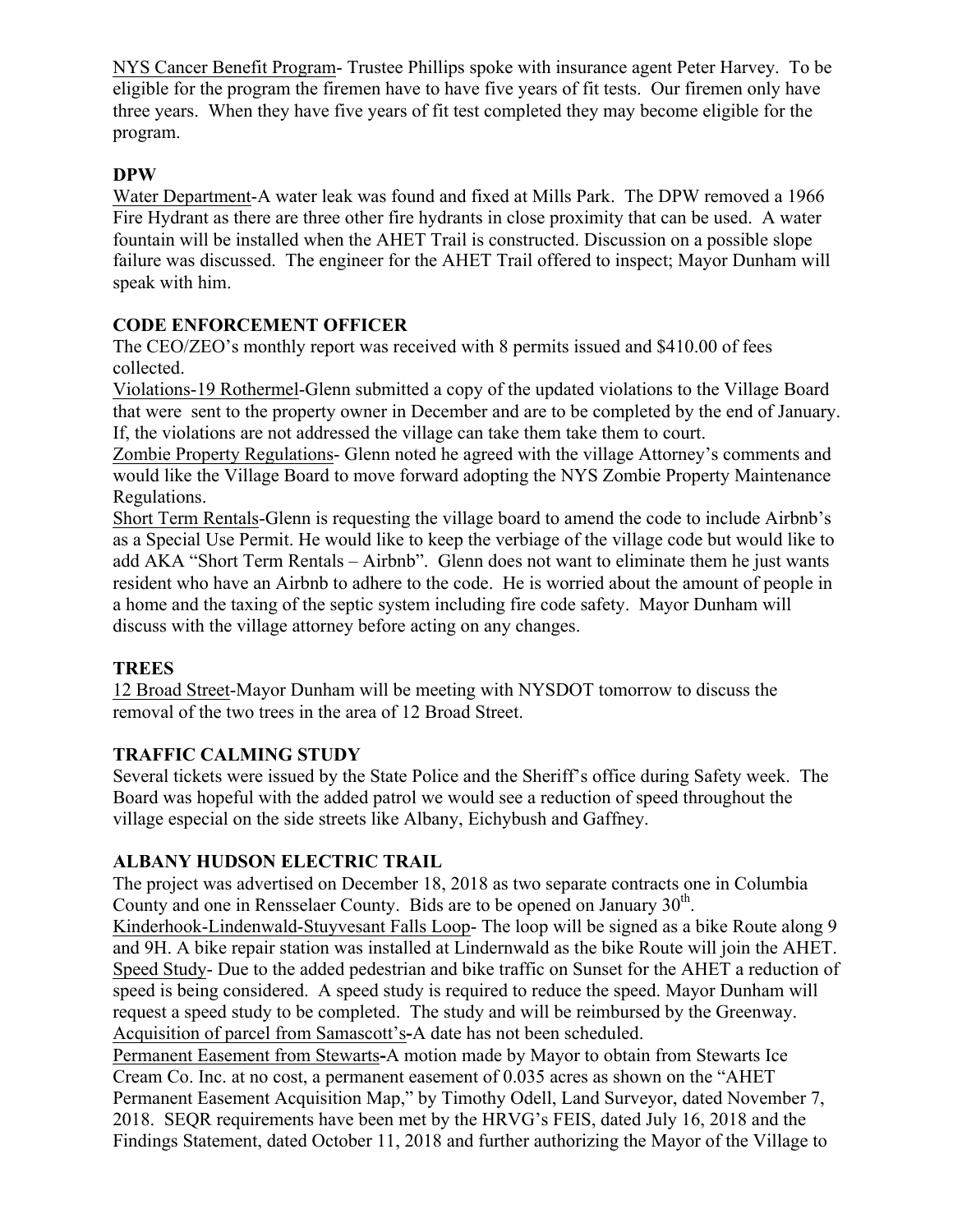execute and deliver any and all documents necessary to complete the transaction" seconded by Trustee Flaherty. All voted "aye".

# **CLIMATE SMART COMMUNITIES TASK FORCE**

Committee Chair, William Mancini, reported the following:

EVC Station Status**-** A estimation from National Grid to complete the electrical connection to the charging station meter will take place in approximately seven weeks. Once the hook up is done, Chris Carmity from Plugin will finish the installation. Mr. Mancini discussed the need for signage to advertise the station at the parking lot and on the village's website. A suggestion to use the back of the electrical panel as a bulletin board showing a map of the village and listing places of interest in the village along with businesses is being considered.

Solar Project- The committee obtained two preliminary bids for solar panel installation. Committee member, Aileen Leventon, will reach out to a third and possibly a fourth contractor for estimates.

Award Disbursement- Greg Mumby from Climate Action Associates attended the Climate Smart Committee meeting to advise the committee on potential projects. Mr. Mumby agreed to assist in writing any necessary grant applications. He offered suggestions on various projects including food waste recycling, a light bulb exchange program, HVAC upgrades, interior lighting upgrades and street lighting changes. He has asked for information regarding the Village's energy usage and will see what changes will have the most impact on greenhouse gas reductions.

Food Waste Recycling-Committee Member, Warren Applegate and Bill Mancini will be meeting next week with Jolene Race, the County Waste Management Commissioner, to discuss the possibility of a pilot program for food waste recycling in the Village. Homestead

## **WILLIAM STREET RT. 9 TO MAIDEN LANE**

Bill Roher from TGW Consulting Group suggested the village speak with the Environmental Facilities Corporation to see what the village may be able to due to improve the chances of receiving grant funds during the next round of grant funding. If, the village was not to receive grant funding next year Mayor Dunham would like the village to consider a drainage project near 2 & 4 William Street due to the ponding of water in that area when it rains. He would also like to consider a water main project separate from the street project. The village could purchase the material and bid out the installation.

## **ZONING BOARD**

There was no new business submitted the meeting was cancelled.

#### **PLANNING BOARD**

There was no new business submitted the meeting was cancelled. Mayor Dunham will forward the final proposed POD and Dumpster Regulations to the Village Board.

## **HISTORIC PRESERVATION COMMISSION**

There was no new business submitted the meeting was cancelled. Mayor Dunham will work with HPC, Chair Ken Nelson and CEO/ZEO, Glenn Smith on the process of the Certificate of Appropriateness.

## **ECONOMIC DEVELOPMENT DIRECTOR**

The EDC Director's monthly report was received.

Netherlands Sister City- Mayor Dunham was invited to attend the celebration of the  $625<sup>th</sup>$  year of the founding the township of Buren in The Netherlands in September of 2019.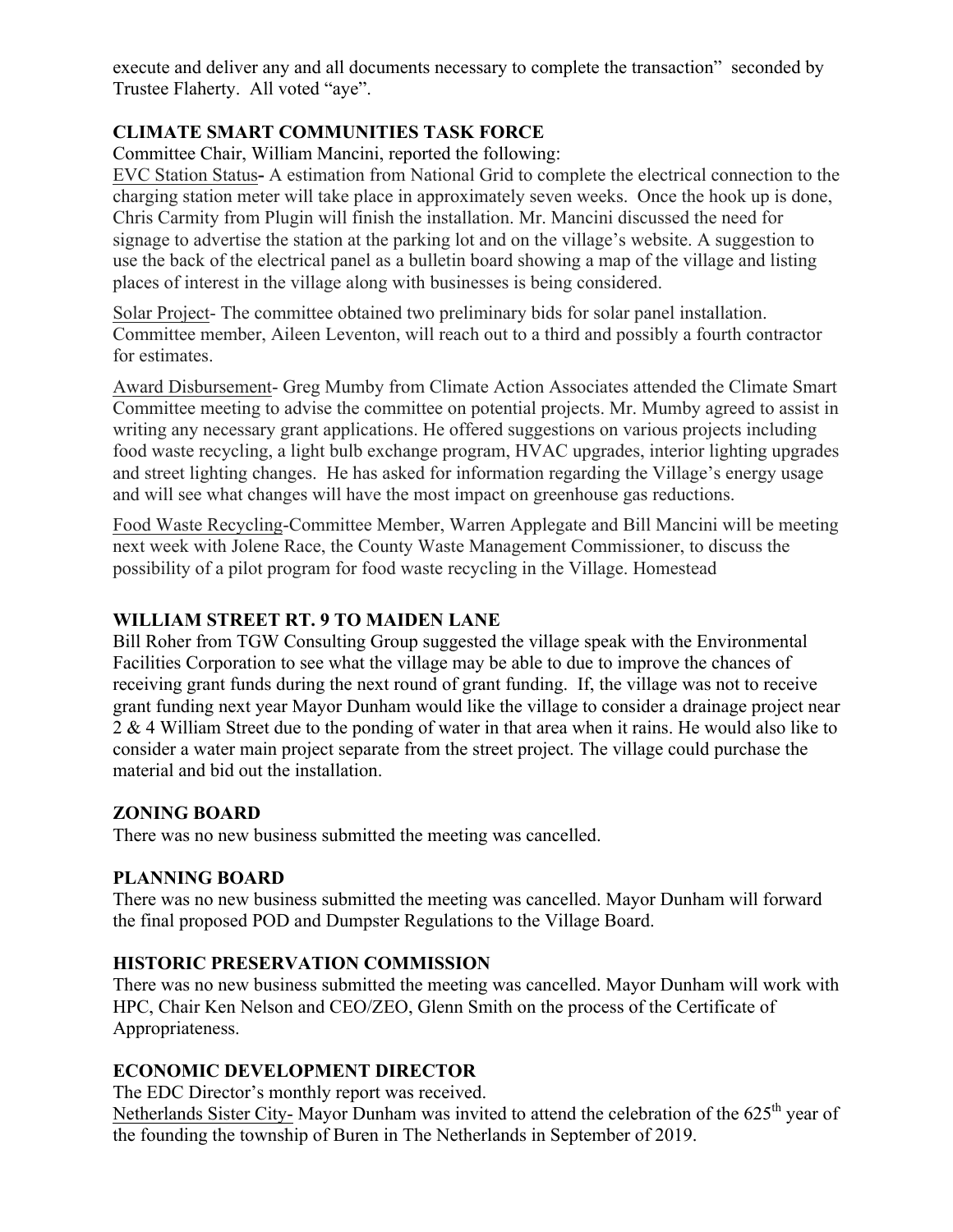Dutch Heritage Week - Mayor Dunham worked with Village Historian, Ruth Piwonka and EDC Director, Renee Shur to establish a Dutch Heritage Week from July  $12^{th}$  –July  $19^{th}$ . Renee sent a list of events that may be considered for the week.

Sister City Sign-Mayor Dunham is working with Michael Shaw to add a sign to the existing directional arrow sign in the Village Square. (Buren, NL 3,600 miles)

Revised Walkway Tour Brochure-Heritage Development due 5/10/19- Renee will apply for the grant funds to update the village's walking Tour Brochure. The grant maybe a matching grant that will cover the updating of the brochure and the printing of the brochure.

# **KINDERHOOK CREEK RECREATIONAL STUDY**

The committee is comprised of three representatives for the Village of Kinderhook and four representatives for Valatie. The village of Valatie has more creek frontage to address. The first meeting has been scheduled for January 16, 2019 at 7pm in the Valatie Village Hall.

# **NYSDOT**

Handicapped parking spot-Mayor Dunham will contact NYSDOT concerning the installation of a handicapped parking spot in front of the Village Hall.

NB Rt 9 restriction to use of parking lane at traffic signed as right turn-Mayor Dunham will speak with Tom Story from NYSDOT tomorrow concerning the proposed restricted NB parking lane in the village square.

NYSDOT is requesting Sewer Connection- The state would like to reopen and upgrade their maintenance yard on the Southwest Quadrant on Rt. 9 near the exit from 9H to Rt. 9. Mayor Dunham, Trustee Leiser and Superindent, David Booth met with Village of Valatie Mayor, Diane Argle, and Paul Warner their sewer plant operator to discuss the additional connection to the sewer line. Mayor Dunham sent a letter and an application for a new sewer connection to DOT. A fee of \$2,000 to connect is charged \$1,500 is forwarded to Valatie and \$500 for the Village of Kinderhook.

# **CORRESPONDENCE**

IT Services-A motion made by Trustee Flaherty to have Mayor Dunham sign the 2019 Agreement with the Columbia County MIS Department for IT Services; seconded by Trustee Leiser. All voted "aye".

# **VILLAGE HALL**

Van Buren Hall Committee-The committee is temporarily on hold.

Renee would like to apply for grant funding for the renovations of Van Buren Hall. The installation of ADA bathrooms and a small kitchen are being considered. Ken Neilson submitted a drawing the committee chooses out of several for the Village Board to consider for submittal of grant funds.

Back Stairway- The replacing of the back stairway is on hold with S&S Fabrication. Exterior masonry-Masonry, Lance Glenn is a few days away from completing the brick restoration on the Village Hall. He will return to install the back door of the village hall and

propose a plan for the Village Hall entrance.

Handicapped Parking Space-Mayor Dunham will submit the application to DOT requesting a handicapped space in front of the Village Hall.

# **GARBAGE**

County permits for recyclables-The Village Board discussed having the village office sell the county permits allowing you to bring your recyclables to the county. At this time village residents receive the service for free in our garbage contract. The Village Board does not feel at this time we should sell the permits for the county. Trustee Flaherty feels with everything he has read about recycling this will change for the village in a new contract.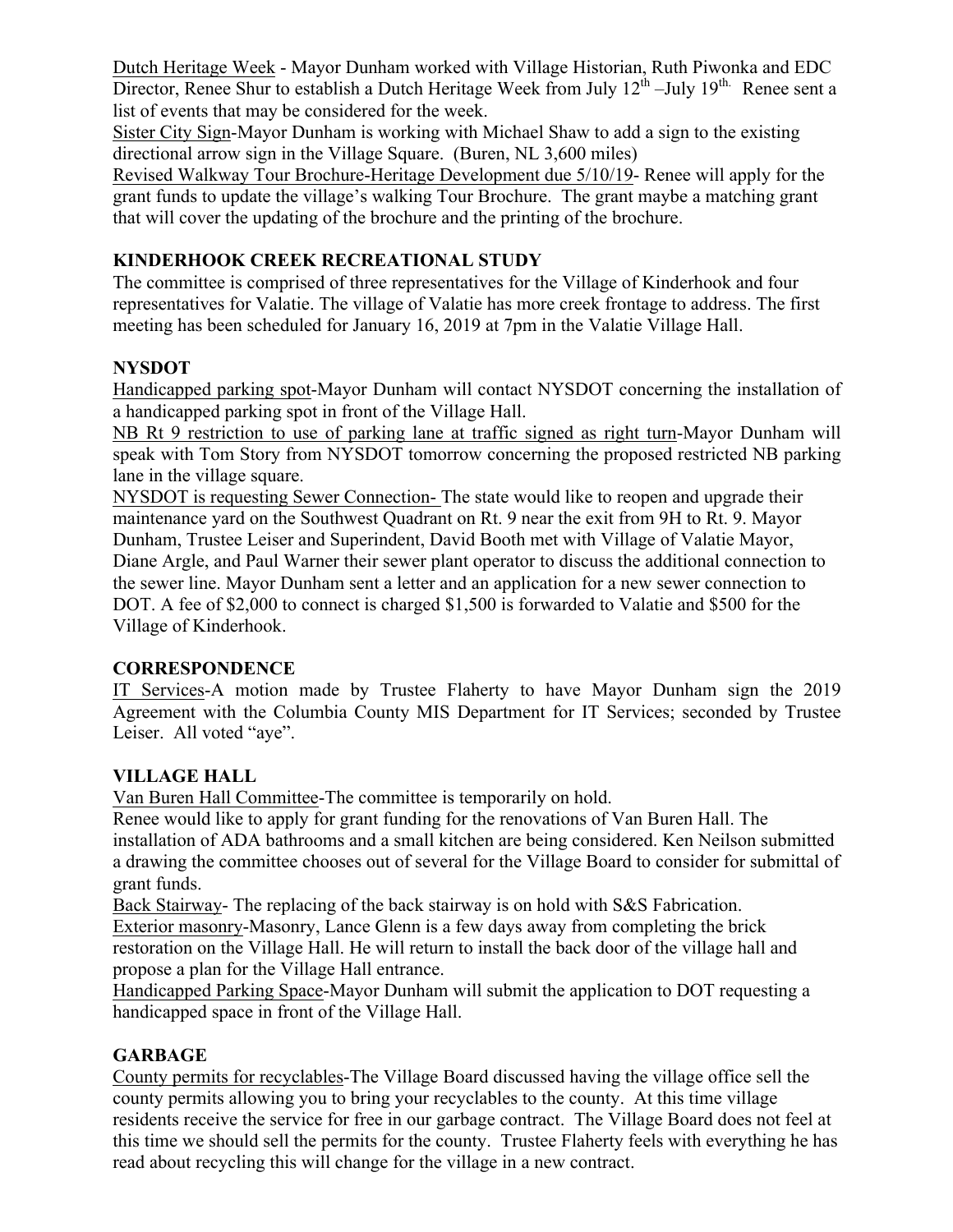## **POLICY**

Trustee Phillips completed a Sexual Harassment Policy and Computer Policy. He used a template from NYCOM. He would like to have a workshop to review all the policies for final comment before sending to the Village Attorney. (Work Place Violence, Alcohol & Drug; Personnel Vehicle Use; Mileage Reimbursement) A mandatory training for sexual harassment needs to be held including for all village employees and members of the Fire Department.

#### **RESOLUTIONS FOR VILLAGE ELECTION-TUESDAY, MARCH 19, 2019**

Resolution for Election Inspectors and Registration Day**-**The following Resolution was proposed by Trustee Flaherty; seconded by Trustee Phillips. All voted "aye".

**RESOLVED THAT:** The following persons are appointed inspectors for the village election to be held on the  $19<sup>th</sup>$  day of March, 2019.

Geraldine Smith, Chair Mary Longacker Susan Lauster William Mancini

**WHEREAS**, Registration Day is required to accomplish this action, **NOW THEREFORE BE IT RESOLVED** that Registration Day will be held for the Village of Kinderhook General Election on March 9, 2019, 12 noon to 5 PM at the Village Hall.

Inspectors of Election will meet at the foregoing place to prepare a register for the Village Election.

Resolution for Polling Place- The following Resolution was proposed by Trustee Flaherty; seconded by Trustee Phillips. All voted "aye".

**WHEREAS** the General Village Election of the Village of Kinderhook will be held on March 19, 2019,

**NOW BE IT RESOLVED** that the polling place for such election will be at the Village Hall, 6 Chatham Street in the Village of Kinderhook and that the polls will be open from noon until nine o'clock in the evening.

## **UNPAID WATER, SEWER & TAX BILLS**

Trustee Leiser reported the total unpaid water to date is \$1,945.72. He hand delivered shut off notices to residents. The outstanding sewer billing is \$10,733.62 this includes the current sewer billing that just went out January 1st. The total unpaid water and sewer is \$12,679.34. The outstanding sewer bills will be levied on the resident's village upcoming taxes.

## **APPLICATIONS**

A motion made by Trustee Flaherty approving the following request for the use of Van Buren Hall; seconded by Trustee Leiser. All voted "aye".

A. Columbia County Historical Society is requesting Van Buren Hall and the lift on 1/19/19  $& 2/9/19$ ; 2pm-8pm for lectures.

## **RECREATION COMMISSION**

The meeting falls after the Village Board meeting this month.